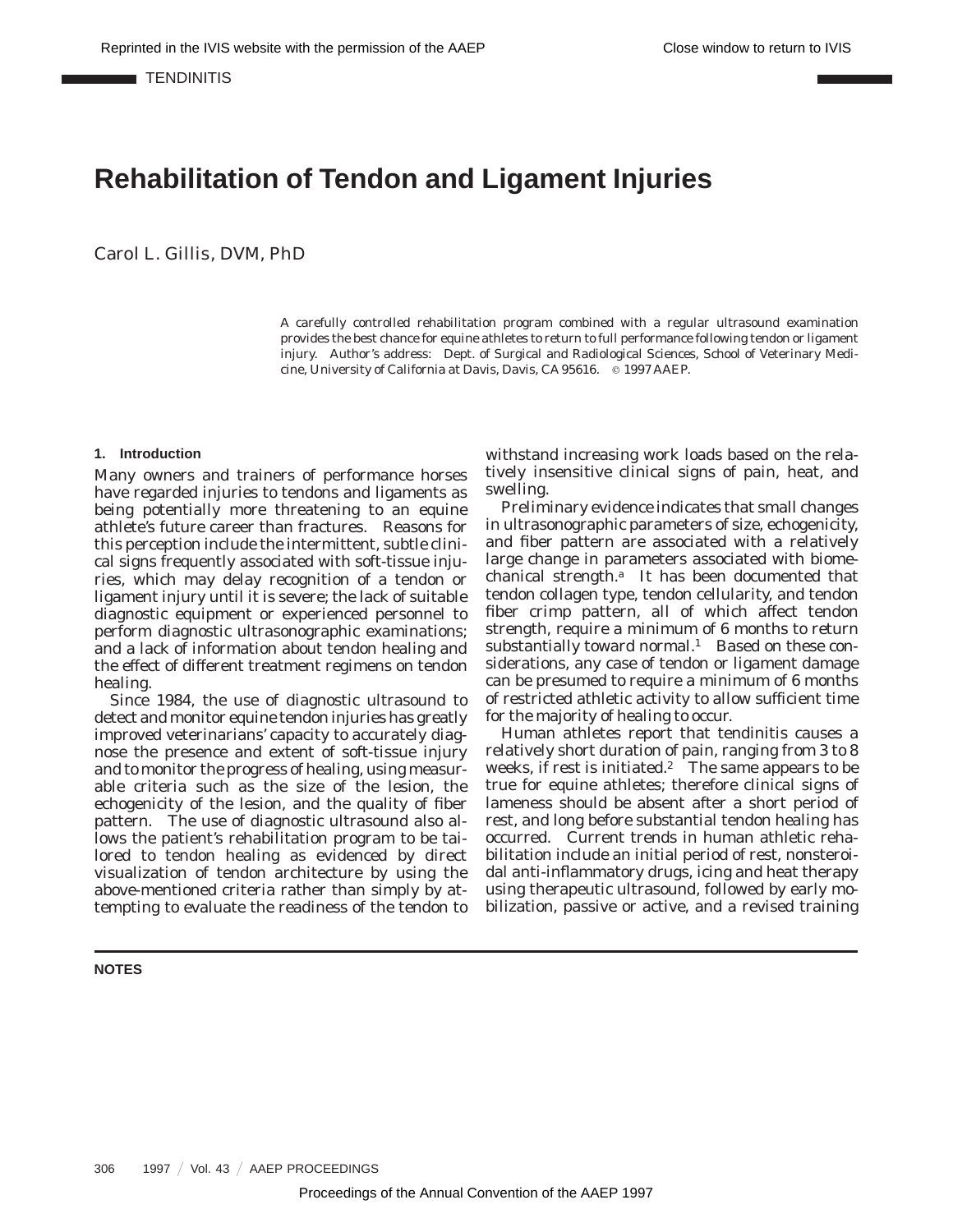#### TENDINITIS **NO**

schedule using incremental work to strengthen damaged tendon and to prevent reinjury. Attention is also paid to foot balance and athletic style, with adjustments made if possible to protect the injured tendon in the future. $3-8$  In the equine athlete, many of these principles can be applied to help the patient return to athletic function as quickly as possible and to minimize the chance of recurrence of tendinitis.

## **2. Rehabilitation Protocols**

Based on ultrasonographic findings and clinical experience with 2800 cases of tendon and ligament injury at the University of California at Davis, the following rehabilitation protocols have been developed.

At the initial examination, grade of lameness and clinical signs of pain on palpation, heat, and swelling are noted. The affected tendon (ligament) ultrasonographic changes in size (cross-sectional area, or CSA), echogenicity, and fiber pattern are recorded at the most proximal site of damage, at the most severely damaged site, and at the most distal site of damage. If a discrete core lesion is found, the CSA and echogenicity of the lesion are also recorded at Tendinitis is graded as mild if the tendon CSA is less than 20% greater than the established normal range<sup>9</sup> for the affected site(s) or than superficial digital flexor (SDF) CSA of the opposite limb at the same site(s); if any core lesion seen is less than 15% of the total tendon CSA; and if the affected area extends less than 20% of the length of the tendon. Tendinitis is graded as moderate if the tendon CSA is 20–35% greater than the established normal range for the affected site(s) or than SDF CSA of the opposite limb at the same site(s); if any core lesion seen is 15–30% of the total tendon CSA; and if the affected area extends 20–35% of the length of the tendon. Tendinitis is graded as severe if the tendon CSA is greater than 35% above the established normal range for the affected site(s) or than SDF CSA of the opposite limb at the same site(s); if any core lesion seen is greater than 30% of the total tendon CSA; and if the affected area extends greater than 35% of the length of the tendon. An initial period of stall confinement and hand walking is then initiated. The amount of exercise and duration of protocol before re-examination are based on the severity of the tendon damage at initial examination (Table 1).

At the first recheck examination, progress toward healing is regarded as good if lameness, pain on palpation, heat, and swelling are absent, and if any core lesion has filled in with collagen to the extent that it is faintly visualized (type I) or not visualized ultrasonographically, the CSA of the tendon has decreased, and the fiber pattern has improved one level (for example from poor to fair). Progress is regarded as fair if clinical signs are absent, and ultrasonographically any lesions are faintly visible (type II), the CSA is the same or slightly increased, and the fiber pattern has improved one level. Progress is regarded as poor if any clinical signs are

| Injury        | $0 - 30$<br>Days                   | $30 - 60$<br>Days         | $60 - 90$<br>Days                    |
|---------------|------------------------------------|---------------------------|--------------------------------------|
| Mild          | Hand walk 15<br>min twice<br>daily | Hand walk 40<br>min daily | Ride at walk<br>$20-30$ min<br>daily |
| Moderate      | Hand walk 15<br>min twice<br>daily | Hand walk 40<br>min daily | Hand walk 60<br>min daily            |
| <b>Severe</b> | Hand walk 15<br>min twice<br>daily | Hand walk 30<br>min daily | Hand walk 40<br>min daily            |

*<sup>a</sup>*The exam is at 0–90 days; the horse is confined to a stall or equivalently sized paddock.

still present, and ultrasonographically any lesion is clearly visible (type III or IV), and the fiber pattern has not improved. The amount of exercise and duration of protocol before reexamination are based on the degree of improvement (Table 2).

At the second recheck examination, progress toward healing is regarded as good if clinical signs are absent and ultrasonographically any lesions are no longer visualized, the CSA is stable, and the fiber pattern is good. Depending on length of rest before return to midlevel work, some tendons will have responded to exercise by a small increase in CSA; progress is still regarded as good if the increase is 10–12% or less and other parameters are good. Progress is regarded as fair if clinical signs are absent and ultrasonographically any lesions are faintly visible, the CSA has increased 12–15%, and the fiber pattern is fair to good. Progress is regarded as poor if any clinical signs are present and ultrasonographically any lesion is type II or less echogenic, the CSA has increased more than 15%, and the fiber pattern is less than fair. The amount of exercise and duration of protocol are based on the degree of improvement (Table 3).

At the third re-examination, progress is regarded as good if clinical signs are absent and ultrasonographically no lesions are visible, the CSA is stable and within the normal range, and the fiber pattern is good. Progress is regarded as fair if clinical signs

|  | Table 2. Exercise Protocol Following the Second Examination <sup>a</sup> |
|--|--------------------------------------------------------------------------|
|--|--------------------------------------------------------------------------|

| <b>Progress</b> | $90 - 120$<br>Days           | $120 - 150$<br>Days                    | 150-180<br>Days                          |
|-----------------|------------------------------|----------------------------------------|------------------------------------------|
| Good            | Ride at walk 30<br>min daily | Ride at walk<br>$45-60$ min<br>daily   | Add 5 min trot-<br>ting every 2<br>weeks |
| Fair            | Ride at walk 30<br>min daily | Ride at walk<br>$45 - 60$ min<br>daily | Ride at a walk<br>60 min daily           |
| Poor            | Hand walk 60<br>min daily    | Ride at walk<br>$20-30$ min<br>daily   | Ride at walk 60<br>min daily             |

*<sup>a</sup>*The exam is at 90–120 days. The horse is confined to a stall and equivalently sized paddock.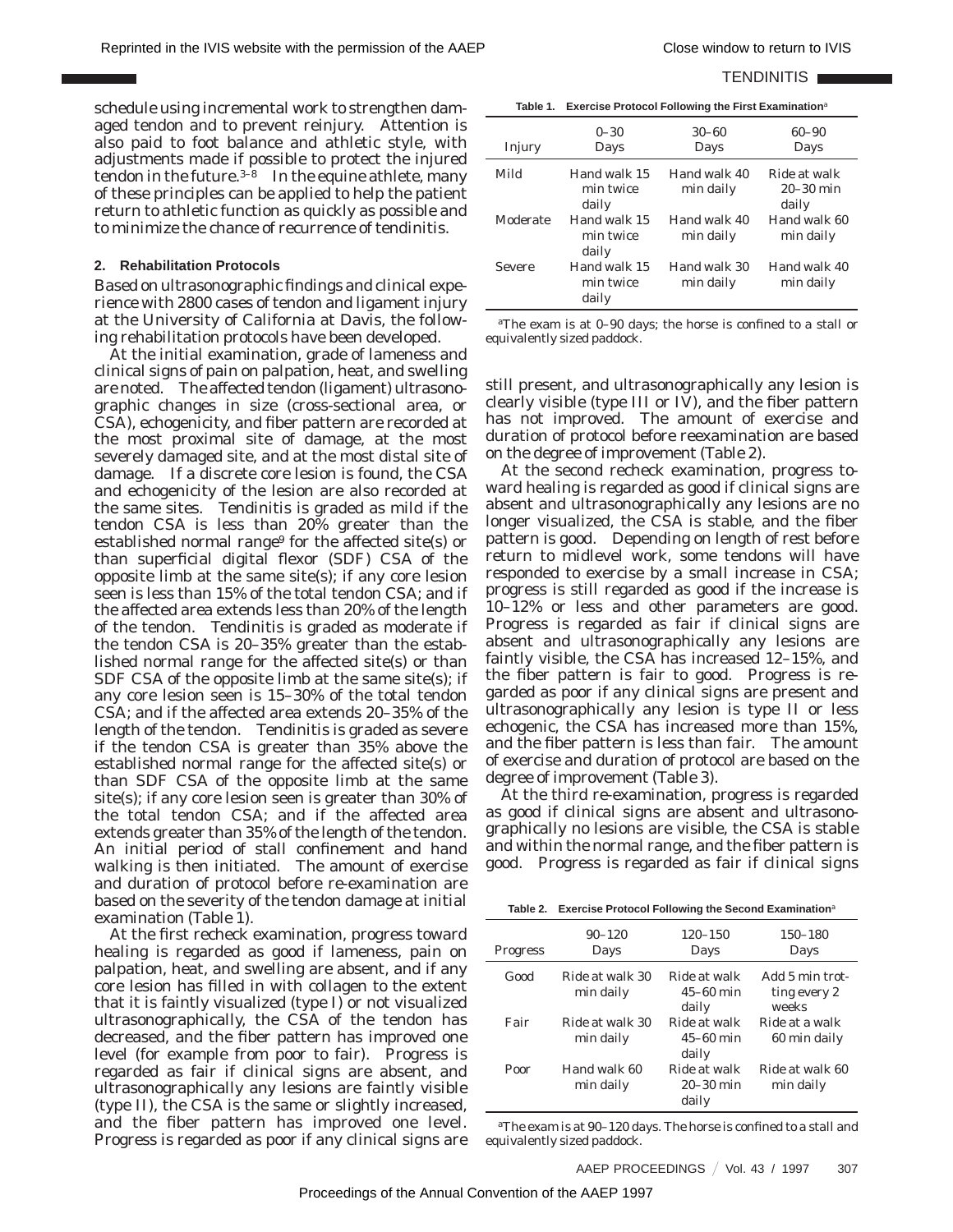**TENDINITIS** 

**Table 3. Exercise Protocol Following the Third Examination***<sup>a</sup>*

| <b>Progress</b> | $180 - 210$<br>Days                                            | $210 - 240$<br>Days                  | $240 - 270$<br>Days                                      |
|-----------------|----------------------------------------------------------------|--------------------------------------|----------------------------------------------------------|
| Good            | Add canter 5<br>min every 2<br>weeks                           | Add canter 5<br>min every 2<br>weeks | Full flat work:<br>no racing<br>speed work or<br>jumping |
| Fair            | Add canter 5<br>min every 2<br>weeks                           | Add canter 5<br>min every 2<br>weeks | Full flat work:<br>no racing<br>speed work or<br>jumping |
| Poor            | Re-evaluate<br>case; discuss<br>further treat-<br>ment options |                                      |                                                          |

*<sup>a</sup>*The exam is at 180–270 days. The horse is confined to a stall and equivalently sized paddock.

are absent and ultrasonographically no lesions are visible, the CSA is stable although enlarged, and the fiber pattern is fair to good. Progress is regarded as poor if any clinical signs are present or ultrasonographically a lesion is visible, the CSA has increased, and the fiber pattern is fair or less. The amount of exercise is based on the examination results (Table 4).

#### **3. Tendon and Ligament Injuries**

A retrospective survey of 50 Thoroughbred racehorses with superficial digital flexor tendinitis examined clinically and ultrasonographically at the University of California at Davis between 1991 and 1996 was conducted as part of a larger survey of 525 cases.

Eighteen of the 50 patients had acute  $\leq 6$  weeks' duration) tendinitis, 10/50 had subacute (6–12 weeks' duration) tendinitis, and  $22/50$  had chronic  $(>12)$ weeks' duration) tendinitis. The lesions were distributed as follows: 19/50 left forelimb, 24/50 right forelimb, and 7/50 both forelimbs. Location on the limb included the proximal third of the metacarpal region (3/50), midmetacarpal region (22/50), the distal third of the metacarpal region (8/50), two or more locations in the metacarpal region (14/50), and pas-

|  | Table 4. Exercise Protocol Following the Fourth Examination <sup>a</sup> |
|--|--------------------------------------------------------------------------|
|--|--------------------------------------------------------------------------|

| <b>Progress</b> | 270-300<br>Days                                                | $300 - 330$<br>Days | 330-360<br>Days |
|-----------------|----------------------------------------------------------------|---------------------|-----------------|
| Good            | Begin work at<br>racing speed;<br>jumping                      | competition         | competition     |
| Fair            | Begin work at<br>racing speed;<br>jumping                      | competition         | competition     |
| Poor            | Re-evaluate<br>case: discuss<br>further treat-<br>ment options |                     |                 |
|                 |                                                                |                     |                 |

*<sup>a</sup>*Exam is at 270–360 days.

tern (3/50). Lesions were graded mild (9/50), moderate (27/50), or severe (9/50) based on previously stated criteria.

Twenty-eight of 50 horses underwent a controlled exercise program, 6/50 (with mild tendinitis) followed an abbreviated (3–5 month) rehabilitation schedule, and 16/50 were turned out in pasture to recuperate from tendon injury. Eight of the 16 horses turned out to pasture were retired without an attempt to return to previous use, including six mares who became broodmares, and two geldings. Forty-two horses were trained for racing following tendon injury. Of these, 26/42 were able to complete five (range 5–40, average 14) or more races. Races were categorized as claiming, allowance, stakes, and graded stakes. Of the 26 successful horses, 4/26 were previously unraced, 8/26 remained in the same race category, 12/26 decreased one or more categories, and 2/26 improved at least one category.

Several factors influenced return to racing, including severity of tendon injury, injury to more than one limb, and type of rehabilitation. Limb affected was not a significant factor except that horses with both forelimbs injured had a decreased return rate of 2/7. The severity of the lesion was a significant factor: 6/9 mild lesions, 16/27 moderate lesions, and 4/9 severe lesions healed sufficiently to allow return to use. The type of rehabilitation was also a significant factor. Of the 16/50 horses kept in pasture, eight were tried at racing and 2/8 succeeded. Of the 28/50 horses kept in a controlled exercise regimen, 20/28 succeeded. Of the 6/50 horses placed in an abbreviated rehabilitation program  $\leq 5$  months to return to full work), 4/6 succeeded.

Although horse numbers in the initial study are small, the results concur with a review of 230 cases of suspensory ligament desmitis, which revealed that 117/173 of horses managed by controlled exercise were able to return to their intended use, whereas only 29/57 of horses managed by 3 months of initial confinement followed by pasture turnout were able to do so.<sup>10</sup> A third study of biceps tendinitis showed that 3/14 of horses treated with pasture turnout returned to intended use, whereas 8/16 of horses treated with controlled exercise were able to do so.11 It appears from these results that controlled exercise is an important factor in the return of horses with tendon and ligament injuries to athletic use.

#### **4. Discussion**

Successful cases usually require 8–9 months of rest and rehabilitation to return to their previous full work load. Advancing too quickly often results in worsening of the lesion; advancing too slowly results in a loss of productive athletic use of the horse. The basic purpose of controlled exercise rehabilitation is to initially encourage resolution of inflammation and maintenance of tendon gliding function through rest